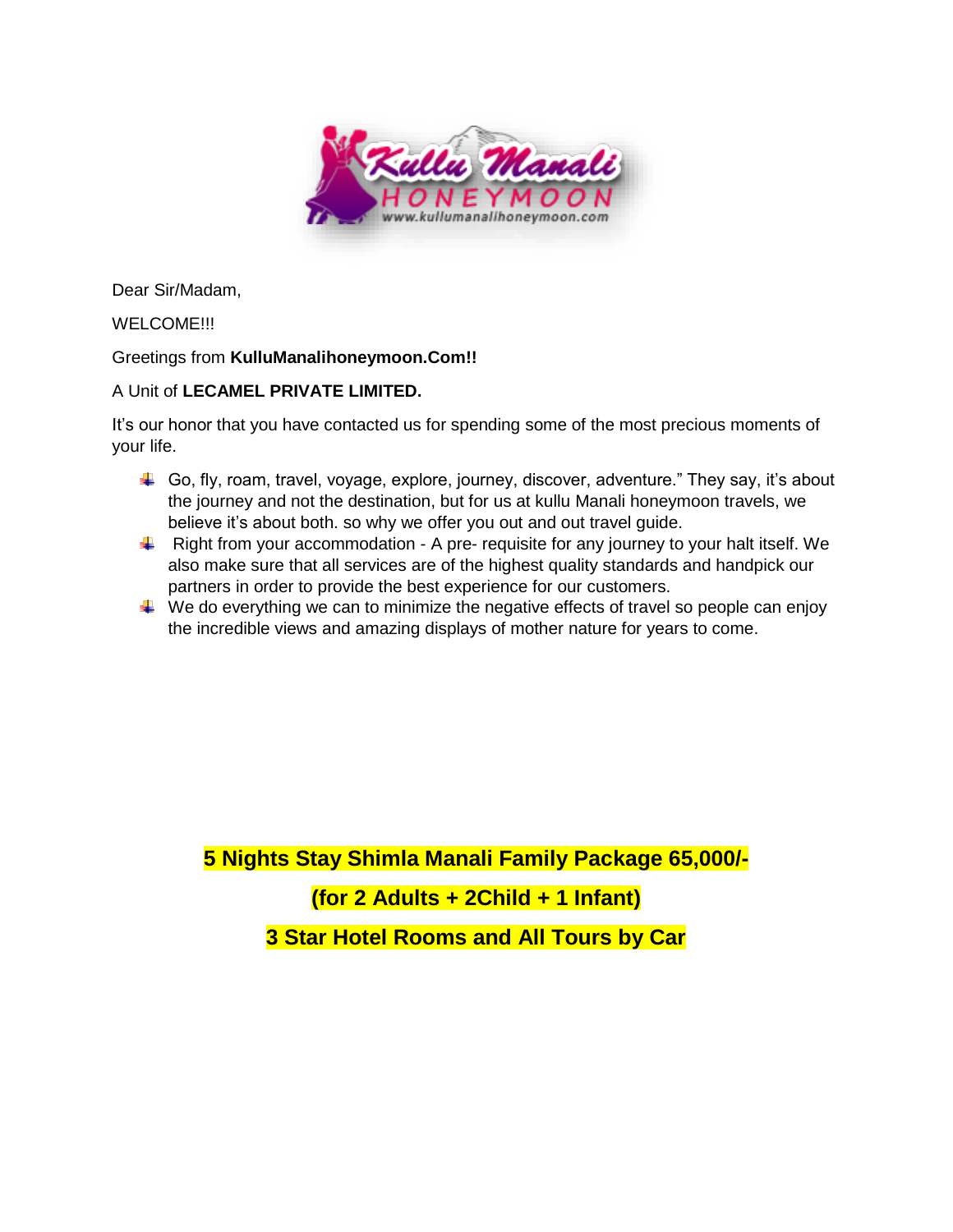

**Dear Sir/Madam,**

**As per our discussion I am pleased to offer the below Family tour package. Details are as per follows:**

**Travel Duration:** 05 Nights / 06 Days (Including 5 nights stay in 3 Star Hotel)

**Travel Destinations:** Delhi - Shimla - Manali - Kullu - Delhi

# **Package Inclusions**

5 Night 6 Days Honeymoon Package by Car (Etios / Dezire) Car Tour Detail

# **Hotel Attractions-**

Welcome Drink (Non-Alcoholic) On Arrival

5 Breakfast and 5 Dinner Morning Tea

**Itinerary-**

**Day-1: Delhi to Shimla 346 KM** 

Travel in your exclusive car from Delhi to Shimla.

Upon arrival, check-in at the hotel. Relax & enjoy the day of your Honeymoon with nice and exotic natural views, stroll through the local markets followed by a delicious meal in dinner.

# **Day-2: Kufri Shimla Local**

After breakfast travel towards the famous hill spots of Kufri and stop at the Sankat Mochan Temple on the way. Get yourself free to enjoy the scenic beauty of Wild Flower Hall, Kufri. Fagu, and Indira Gandhi Holiday Home. Enjoy horse riding (optional) in the apple orchards. In the evening explore Shimla city on foot as vehicle entry is prohibited. You can see prime places like Lakkar Bazaar, Ridge, Church, Mall road, Scandal Point, Kali Bari temple. Enjoy dinner with a comfortable overnight stay in the hotel.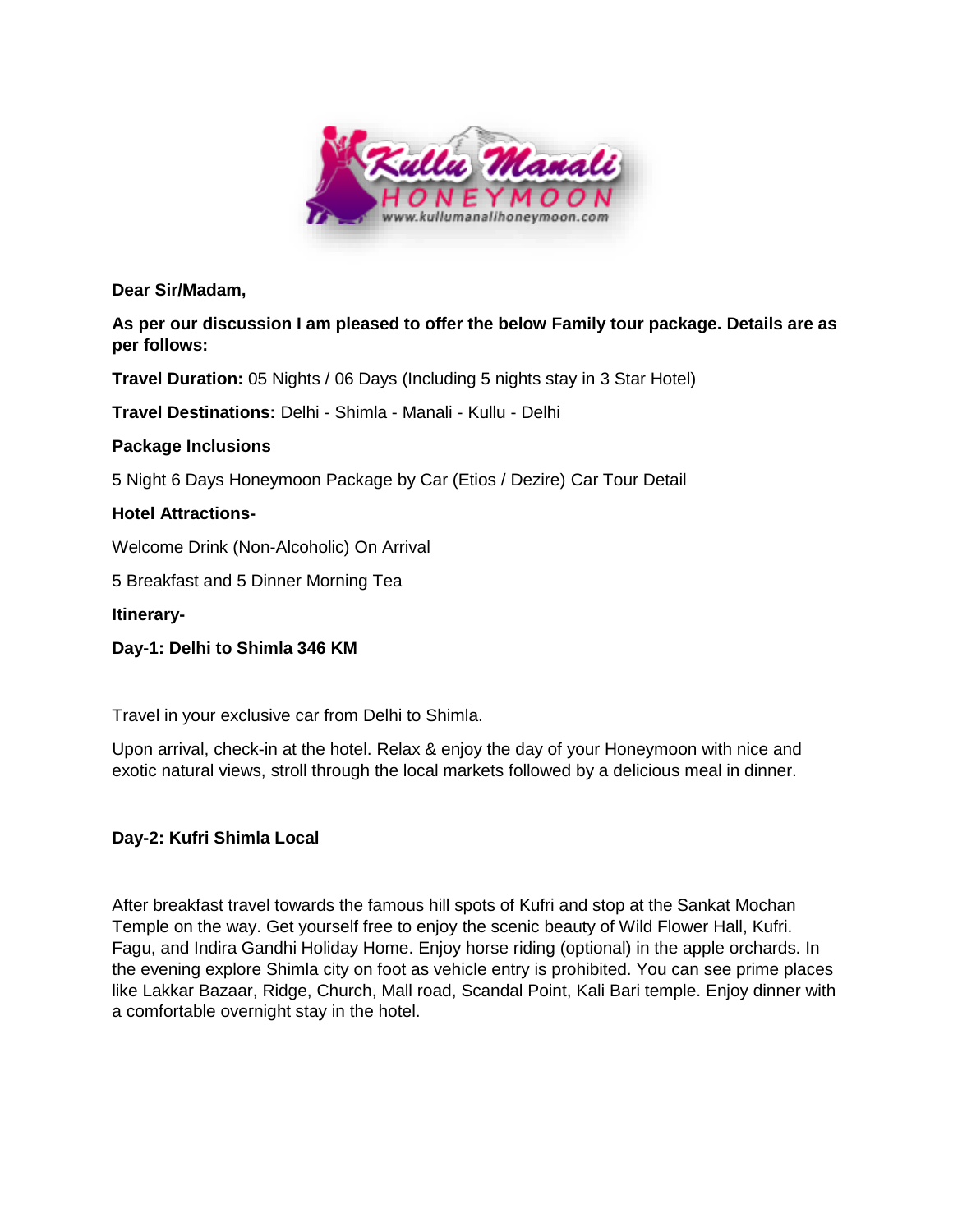#### **Day-3: Shimla - Manali**

Morning check-out from the hotel and travel to Manali by Toyota Etios/Maruti Desire. On arrival, check-in at the hotel. Relax & enjoy the day of your Honeymoon with nice and exotic natural views, stroll through the local markets. Enjoy dinner with a comfortable overnight stay in the hotel.

## **Day-4: Solang Valley Trip**

After breakfast at the hotel, full day excursion visiting Solang valley, Snow Point, Nehru Kund, Kothi, Gulaba, Him Valley, Etc Enjoy dinner with a comfortable overnight stay in the hotel. On your return to the hotel enjoy the evening in your beautiful flower decorated room.

#### **Day-5: Manali - Kullu Nagar**

On this day, wake up to a delicious breakfast in the hotel and get ready for full day excursion visiting Kullu Nagar (Nagar Castle, Art gallery, Museum, Waterfall, Kais Monastery, Vaishno Temple, Shawl Industry, Rafting Point), Shamshi (Shamshi is famous for Kullu Shawls and Carpets). Enjoy dinner with a comfortable overnight stay in the hotel

#### **Day-6: Departure from Manali**

Enjoy your breakfast at the hotel and plan for a morning check out from the Hotel and enjoy local sightseeing like Hadimba Devi Temple, Vashishth Village, Tibetan Monastery, Club House, Van Vihar, Etc. When it's time for you to leave, you will be picked up by car for the onward journey.

#### **Grand Total :-**

**Family Package for 5 Night and 6 Days (for 2 Adults + 2Child + 1 Infant)**

**Stay in Manali Hotel 3Night and Shimla Hotel 2 Night Stay (Total 5Nights Stay)**

## **INR 68,000/- Including all Taxes**

**Special Offer Rate: 65,000/- (Including all Taxes)**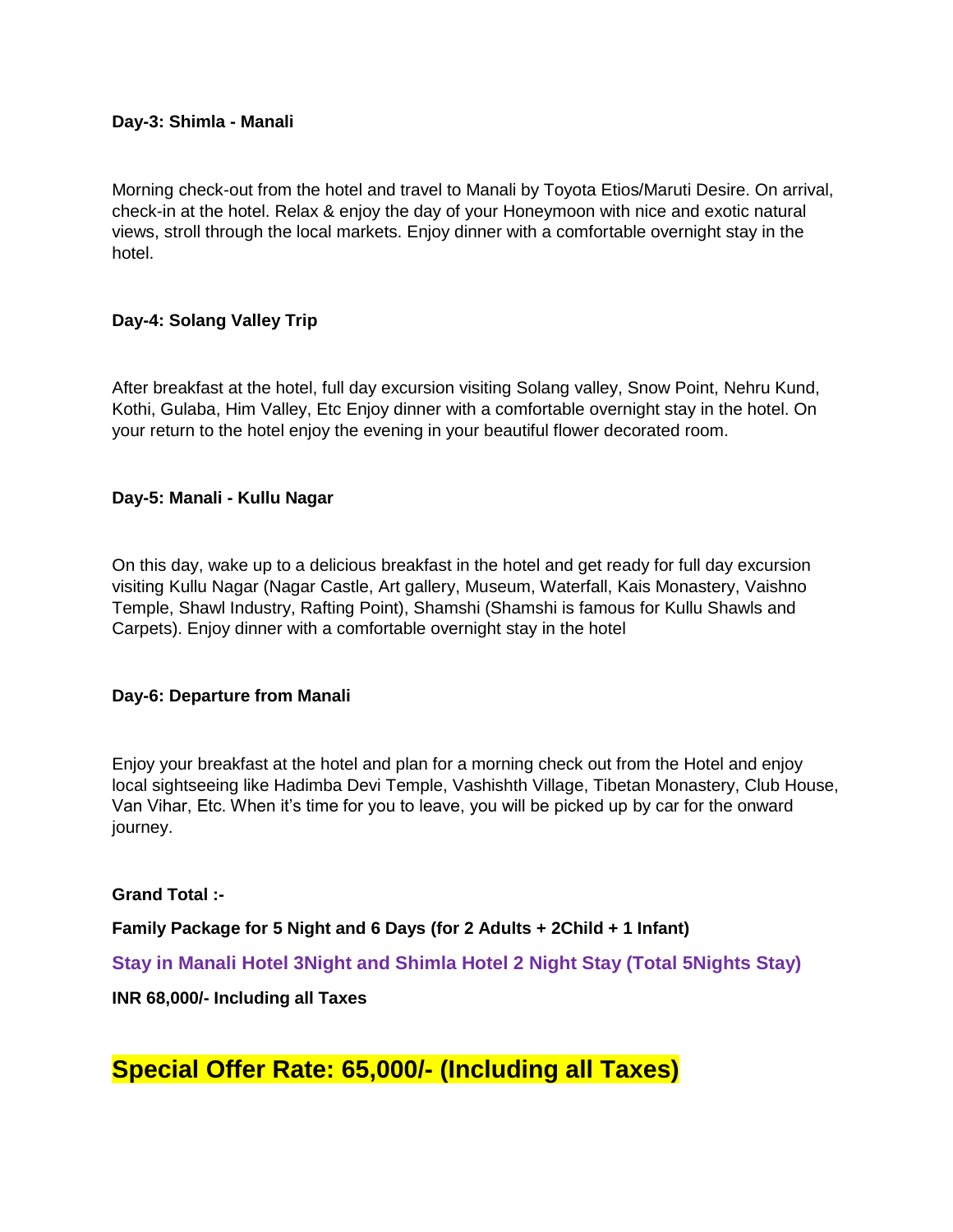

## **In order to proceed further, we will appreciate your valuable time for sending us the following details: -**

- 1. Name and D.O.B of both the persons.
- 2. Please confirm starting date of journey.

3. One I.D no. of either of the two people (Voter I.D No. /PAN CARD No. / Passport No. / D.L no) All I.Ds are accepted.

4. Proof of advance deposit (Copy of deposit slip/ screenshot of transfer)

We need a maximum time of 6 hours to book your ticket after receiving the advance payment.

You will be getting the attachments of all e-tickets (Hotel, Car and/or Volvo) through this email address. We always strive to make your experience as enjoyable, exciting and adventurous as possible.

Head Office Bank Details: **ICICI Bank**

IFSC Code: **ICIC0001259**

A/C Number: **125905000858**

A/C Name: **LECAMEL PRIVATE LIMITED**

A/C Base Branch: **University Road, Telibagh, Lucknow**

Advance Payment for Booking = **INR 35,000/-**

Manali Office – KulluManaliHoneymoon.Com

Mall Road Near ICICI Bank, Manali

Distt. Kullu, Himanchal Pradesh

India – 17513

Inclusions:

Stay on twin sharing basis

Meals as per hotel plan